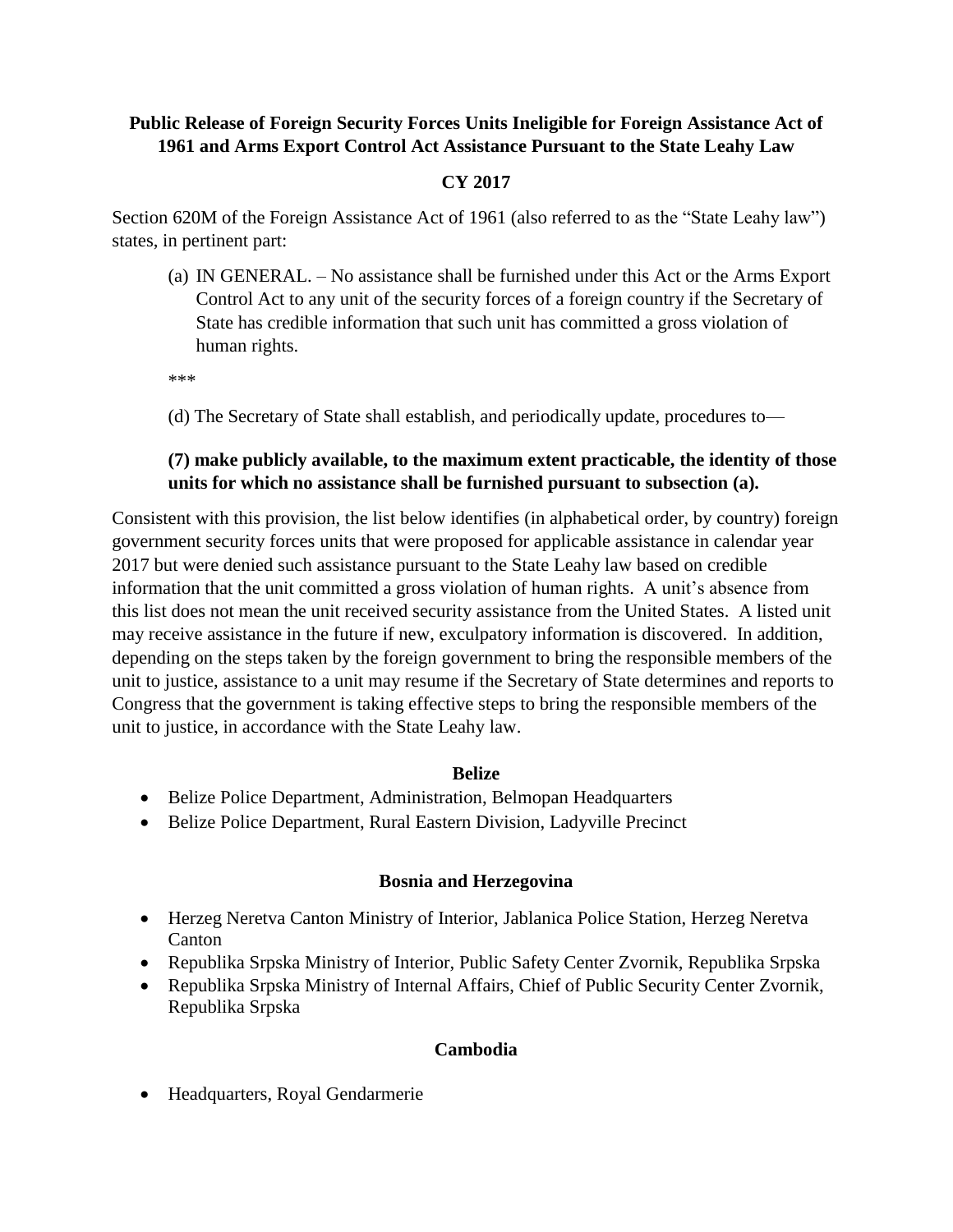### **Georgia**

- Kutaisi City Division, Imereti, Racha-Lechkhumi and Kvemo Svaneti Regional Main Division
- Neighborhood Police Division, Zestaponi City Police Department, Imereti Police Department
- Neighborhood Police Unit, Zugdidi Regional Division, Samegrelo-Svaneti Police Department

## **Guatemala**

• Morales, Izabal Substation

## **Kenya**

• Kamiti Main Prison

## **Lesotho**

• Criminal Investigations Division (CID), Leribe Police Station

## **Madagascar**

Toliara Provincial Police Command

## **Mexico**

- Hidalgo State Attorney General's Office, General Directorate of the Investigations Police
- Mexico State General Secretariat of Government, Mexico State Commission of Public Security, General Directorate of Intelligence and Investigation for Crime Prevention
- Michoacán Secretariat of Public Security, Undersecretariat of Public Security, Municipal Unified Command, Directorate of Public Security in Caracuaro
- Municipal Government of Zempoala, Hidalgo, General Directorate of Public Security and Municipal Transit
- Secretariat of Public Security Transit and Roadways, Municipality of Pachuca, Hidalgo, Directorate of Crime Prevention, Preventative Police

## **Moldova**

- Botanica Police Inspectorate of Chisinau Police Directorate, General Police Inspectorate
- Independent Battalion, 1001 Military Unit, The Carabineer Troop Department
- Office no. 1, Directorate no. 2, Analysis and Special Surveillance Directorate, General Police Inspectorate
- Special Actions Intervention Detachment, "Fulger" Brigade, General Police Inspectorate